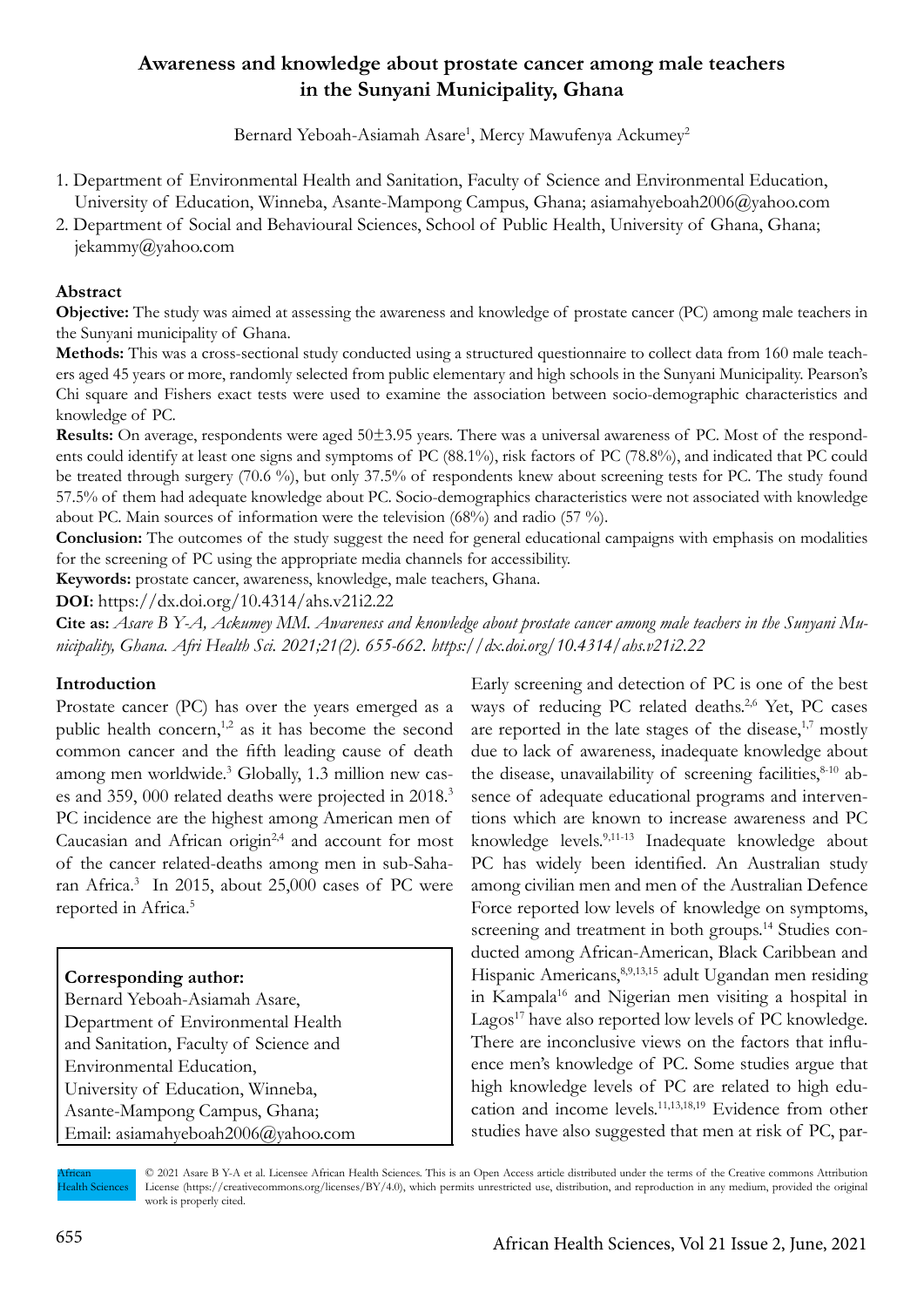ticularly those with family history of PC<sup>20,21</sup> and men previously diagnosed of PC8 have adequate knowledge of PC and screening, yet fail to have the screening done. The Ghana Health Service reports a lack of PC awareness among the general population, $^{22}$  although late stage PC account for three-fourths of cases seen at health facilities.22-24 In Africa, awareness of and early detection is generally not common<sup>25</sup> with a reported prevalence of PC screening of around 2.5%.24 Men reporting with late stages of PC at health facilities in Ghana may be ascribed to ignorance and/or not been well informed about the disease.22 Raising general awareness about PC has been underscored as significant particularly in developing countries.<sup>25</sup>

Professional workers are regarded as informed individuals as such expected to be knowledgeable about several issues including health, however it has been established in sub-Saharan Africa that professional workers even including health workers are inadequately knowledgeable about several related health issues, and have been associated with poor health screening.<sup>26</sup> For instance, Arulogun and Maxwell have reported an average knowledge about cervical cancer and poor screening for cervical cancer among professional nurses in Nigeria.26 Teachers are agents of change in the society,27 and as such could be important target in health programs aimed at the promotion of the screening of PC. However there is paucity of research on PC cancer in Ghana particularly concerning awareness and knowledge of PC among such population, which is an important prerequisite for public health programming for PC education and screening. This study examined the awareness and knowledge of prostate cancer among male teachers in the Sunyani municipality of Ghana.

## **Methods**

## **Study design and setting**

The study used a cross-sectional design and was done as part of a bigger study on knowledge, perceptions and attitudes towards PC among teachers in the Sunyani Municipality, in the Bono Region of Ghana between May and July 2015. Sunyani Municipality has an estimated population of 147,301 as at 2010 with 49.6% of them being males. The Municipality has 59 primary and 54 junior high public schools, 4 public second cycles Schools and 3 tertiary institutions. There are also several numbers of private schools. The Sunyani Municipality host the regional hospital, and has 4 other hospitals, 14 clinics, and 8 health centres. The regional hospital offers a screening and treatment services for PC, and there are several private medical laboratories which offer PC screening services.

## **Study population, Sample size and sampling procedure**

The study was conducted among male teachers in the Sunyani Municipality, and recruited those aged 45 years or more from public schools into the study. This study population was selected because men in this year group are potentially at risk of developing PC. Also the Ghana Health Service recommends that early screening for PC should start for men at 40 years<sup>22</sup>. This suggests that men of 45 years and above are expected to have been screened for at least twice for PC. The public schools were chosen as the focus because teachers in these schools are documented. The Municipality has a total of 1276 teachers of which 625 were males; and 256 out of the 625 were aged 45 years or more (as at September, 2014) (Sunyani Municipal Education Service). Using the Krejcie and Morgan table, 1970, 28 156 (rounded up to 160) male teachers were estimated to be recruited. The calculation was based on a population of 256 male teachers 45 years and above, an age range considered high risk for PC.

## **Sampling method**

The schools within the Sunyani Municipality were grouped into 3 different strata; Primary, Junior High School (JHS), and Senior High School (SHS). The proportion of teachers to be sampled from each strata was computed by dividing the number of male teachers aged 45 and above in the strata by the total number of teachers aged 45 years and above in the municipality. The result was multiplied by the computed sample size of 156 (Table 1).

**Table 1:** Computation of proportion of teachers to be sampled from each stratum

| <b>School type</b> | Number of male teachers aged Number<br>45 and above | of teachers<br>sampled         |  |
|--------------------|-----------------------------------------------------|--------------------------------|--|
| Primary            | 59                                                  | $59 \div 256 \times 156 = 36$  |  |
| <b>JHS</b>         | 107                                                 | $107 \div 256 \times 156 = 65$ |  |
| <b>SHS</b>         | 90                                                  | $90 \div 256 \times 156 = 55$  |  |
| Total              | 256                                                 | 156                            |  |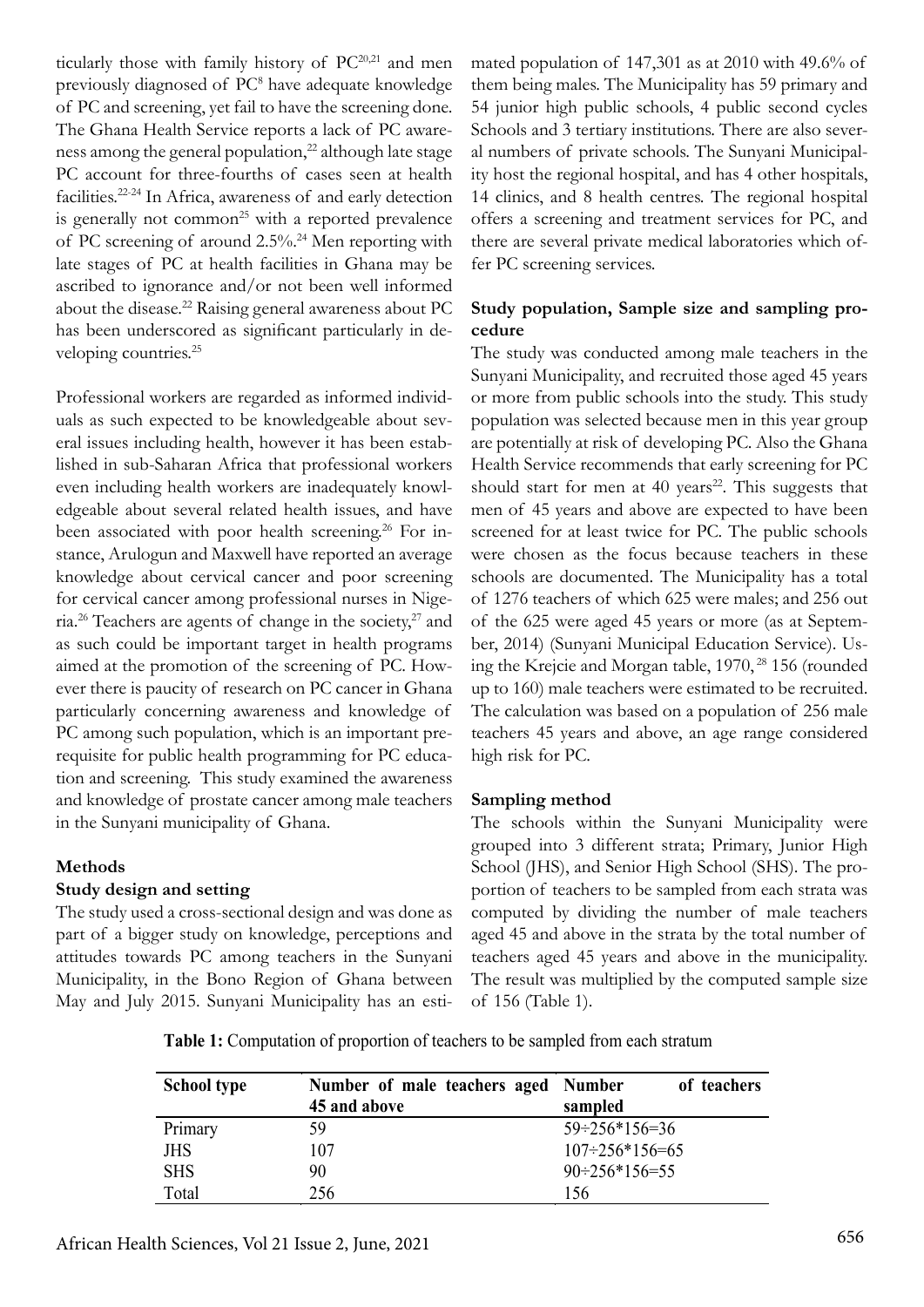A list of schools was obtained from the Sunyani Municipal Education Office. The schools were grouped into 3 strata – Primary, Junior High School and Senior High School. The number of schools sampled from each stratum was computed by dividing the number of teachers sampled for each stratum by the number of male teachers aged 45 years and above for each stratum. The result was multiplied by the total number of schools in each stratum (Table 2). A simple random sample technique was then used to select the required schools from the list. Using a simple random sampling technique the required number of schools for each stratum was selected. Subsequently teachers were randomly selected and interviewed.

|                 | teachers aged 45 sampled<br>and above | Stratum (Schools) Number of male Number of teachers Number | schools in the sampled<br>municipality | of Number of schools        |
|-----------------|---------------------------------------|------------------------------------------------------------|----------------------------------------|-----------------------------|
| Primary schools | 59                                    | $59 \div 256 \times 156 = 36$                              | 59                                     | $36 \div 59 \times 59 = 36$ |
| JHS             | 107                                   | $107 \div 256 \times 156 = 65$                             | 54                                     | $65 \div 107 * 54 = 33$     |
| <b>SHS</b>      | 90                                    | $90 \div 256 \times 156 = 55$                              | 4                                      | $55 \div 90 \times 4 = 2$   |

#### **Data collection tool and data analysis**

Authors formulated a structured questionnaire to collect data on respondents' demographics, knowledge and sources of information about PC. The questionnaire was pre-tested in the Sunyani West district and revised to make the necessary corrections after pre-testing. Questionnaire was designed and face-to-face interviews conducted in English by the authors. Interviews were conducted in the schools respecting the privacy of the respondents, and lasted for an average of 10 minutes per respondent.

Data were entered, cleaned and analysed using STATA 12 (StataCorp LP, College Station, TX, USA). Data on background characteristics, knowledge and sources of information on PC were summarized using frequencies and proportions for descriptive purposes. Awareness of PC was defined as whether the respondent had ever heard about PC. Knowledge of PC was assessed on causes, signs and symptoms, and treatment of PC with the responses "agree", "don't know" and "don't agree"; scored and classified into low and high knowledge as detailed elsewhere.<sup>29</sup> The relationships between background characteristics and knowledge of PC were tested using where applicable the Pearson's Chi square  $(\gamma 2)$  and Fishers exact test. P<0.05 was considered significant for all statistical procedures.

#### **Ethics approval and consent to participate**

The study was approved by the Ghana Health Service's Ethical Review Board (GHS-ERC: 110/02/15). Voluntary and written informed consent was obtained from all participants.

## **Results**

#### **Background characteristics of respondents**

One hundred and sixty respondents with an average age was 50±3.95 years took part in the study. Majority of them were married (87.5%), and had obtained a University degree  $(90.6\%)$ . Half of the respondents  $(50\%)$ were ranked as Assistant Directors in the Ghana Education Service (Table 3).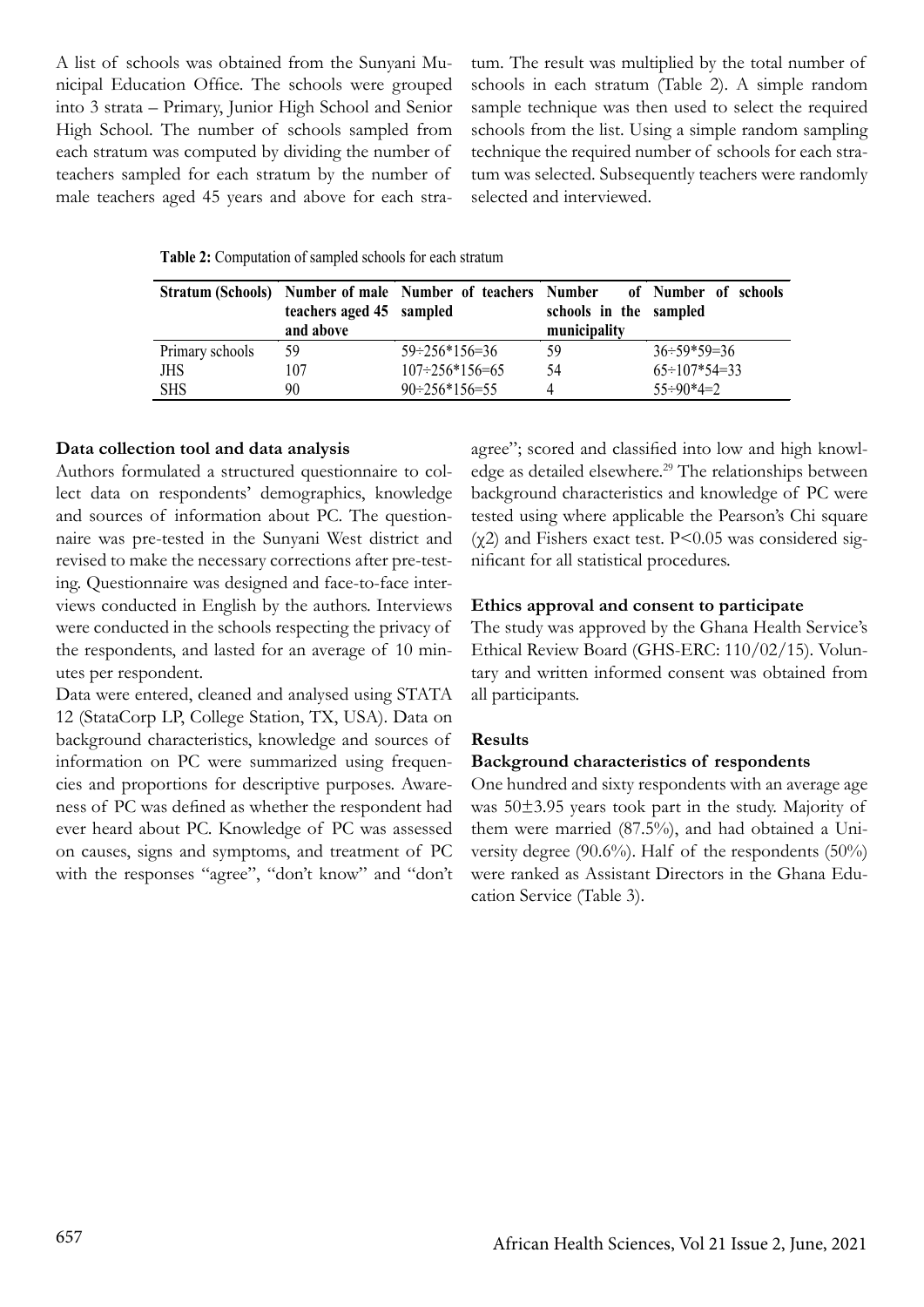| <b>Characteristics</b>       | Freq. $(\% )$ | Knowledge<br>level, $n\llap/$ <sub>0</sub> ) |             | $X^2(df)$ | <i>p</i> -value |
|------------------------------|---------------|----------------------------------------------|-------------|-----------|-----------------|
|                              |               | Low                                          | <b>High</b> |           |                 |
| Age                          |               |                                              |             |           |                 |
| $45 - 50$                    | 109(68.1)     | 45(66.2)                                     | 64(69.6)    |           |                 |
| 51-55                        | 34(21.3)      | 14(20.6)                                     | 20(21.7)    | 0.8487(2) | $*0.654$        |
| 56-60                        | 17(10.6)      | 9(13.2)                                      | 8(8.7)      |           |                 |
| <b>Marital status</b>        |               |                                              |             |           |                 |
| Single                       | 20(12.5)      | 9(13.2)                                      | 11(12.0)    |           |                 |
| Married                      | 140(87.5)     | 59(86.8)                                     | 81(88.0)    | 0.0585(1) | *0.809          |
| <b>Educational status</b>    |               |                                              |             |           |                 |
| College of education         | 15(9.4)       | 60(88.2)                                     | 85(92.4)    |           |                 |
| University graduate          | 145(90.6)     | 8(11.8)                                      | 7(7.6)      | 0.7949(1) | $*0.373$        |
| <b>Current rank</b>          |               |                                              |             |           |                 |
| Senior                       | 14(8.6)       | 7(10.3)                                      | 7(7.6)      |           |                 |
| Superintendent               |               |                                              |             |           |                 |
| Principal                    | 66(41.4)      | 30(44.1)                                     | 36(39.1)    |           |                 |
| Superintendent               |               |                                              |             |           |                 |
| <b>Assistant Director II</b> | 63(39.4)      | 27(39.7)                                     | 36(39.1)    |           | $**0.386$       |
| <b>Assistant Director I</b>  | 17(10.6)      | 4(5.9)                                       | 13(14.1)    |           |                 |
| <b>Religious affiliation</b> |               |                                              |             |           |                 |
| Christian                    | 145(90.6)     | 60(88.2)                                     | 85(92.4)    |           |                 |
| Muslim                       | 15(9.4)       | 8(11.8)                                      | 7(7.6)      | 0.7949(1) | $*0.373$        |
| <b>Ethnicity</b>             |               |                                              |             |           |                 |
| Akan                         | 105(65.8)     | 44(64.7)                                     | 61(66.3)    |           |                 |
| Ga                           | 3(1.9)        | 3(4.4)                                       | 0(0.0)      |           |                 |
| Ewe                          | 18(11.3)      | 7(10.3)                                      | 11(12.0)    |           | $**0.419$       |
| Northern                     | 28(17.5)      | 12(17.7)                                     | 16(17.4)    |           |                 |
| Others                       | 6(3.8)        | 2(2.9)                                       | 4(4.4)      |           |                 |

**Table 3:** Distribution of socio-demographic characteristics by knowledge about prostate cancer

Data are presented in frequency (n) and percentages  $(\%)$ ;  $X^=$  chi-square statistic; *df*=degree of freedom;\**P*value from chi-square test; \*\**P*-value from fisher's exact test

**Awareness of PC and sources of information** All 160 (100%) respondents had heard about PC. Sources of information for PC included television (68.8%), radio (57.5%), newspapers (21.3%) and health professionals (20.0 %) (Table 4).

**Table 4:** Awareness of prostate cancer

| Parameter                 | Frequency | Percent |  |  |
|---------------------------|-----------|---------|--|--|
| heard of prostate<br>Ever | 160       | 100     |  |  |
| cancer                    |           |         |  |  |
| Sources of information*   |           |         |  |  |
| Television                | 110       | 68.8    |  |  |
| Radio                     | 92        | 57.5    |  |  |
| Newspaper                 | 34        | 21.3    |  |  |
| Health pamphlet           | 8         | 5.0     |  |  |
| Church/Mosque             | 15        | 9.4     |  |  |
| Internet                  | 13        | 8.1     |  |  |
| Books/journals            | 9         | 5.6     |  |  |
| Health professionals      | 32        | 20.0    |  |  |
| Family and friends        | 18        | 11.3    |  |  |

**\*** multiple respondents allowed

## **Knowledge about PC**

Table 5 shows the distribution of respondent's knowledge about PC. Most of the respondents (63.1%), indicated PC has a known cause and 37.5% of respondents mentioned PC may not present with signs and symptoms at the early stages of the disease. Most of the respondents (88.1%) could identify at least one signs and symptoms of PC; indicating difficulty urinating (80%), weakness and numbness in the legs and feet (35%), bloody urine (45 %) and pain in the waist and back (41.9%). Also, about 79% of the respondents indicated at least one risk factor of PC; indicating previous his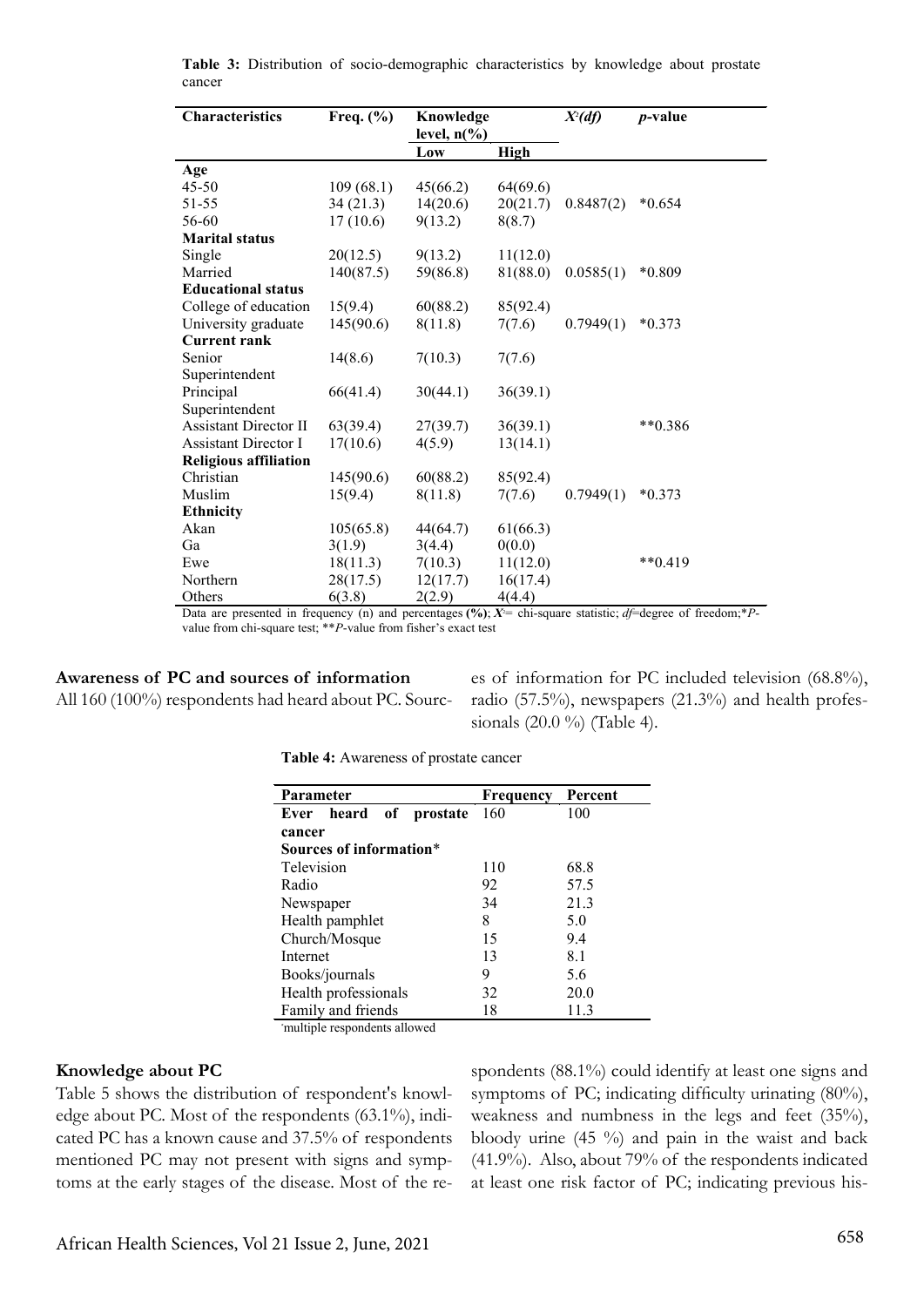tory of PC in the family (51.9%), and men aged above 40 years (42.5%). Concerning knowledge about screening tests and treatment options for PC, only 37.5% of respondents indicated Prostate Specific Antigen (PSA) blood test and Digital Rectal Examination (DRE) were screening tests for PC while most respondents indicated that PC could be treated through surgery (70.6 %) (Table 5). The study found only 57.5% of respondents had adequate knowledge about PC. Chi-square and Fisher's exact tests both showed no were statistical significant relationship between socio-demographic characteristics and knowledge about PC (p>0.05) (Table 3).

| <b>Statements on knowledge</b>                         | Agree, $n$ $(\%)$ | Don't know, $n$ $\left(\frac{0}{0}\right)$ | Don't Agree, $n$ $\left(\frac{9}{6}\right)$ |
|--------------------------------------------------------|-------------------|--------------------------------------------|---------------------------------------------|
| Prostate cancer has no known cause                     | 32(20.0)          | 27(16.9)                                   | 101(63.1)                                   |
| Prostate cancer may not present with                   | 60(37.5)          | 28(17.5)                                   | 72(45.0)                                    |
| signs and symptoms at the early stages                 |                   |                                            |                                             |
| Difficulty in urinating may be a warning               | 128(80.0)         | 18(11.2)                                   | 14(8.8)                                     |
| sign of PC                                             |                   |                                            |                                             |
| <i>Weakness and numbness in the leg and</i> $56(35.0)$ |                   | 80(50.0)                                   | 24(15.0)                                    |
| feet may be a warning sign of PC                       |                   |                                            |                                             |
| Passing bloody urine may be warning 72(45.0)           |                   | 39(24.4)                                   | 49(30.6)                                    |
| sign of prostate cancer                                |                   |                                            |                                             |
| Prostate cancer may present with pain in $67(41.9)$    |                   | 66(41.2)                                   | 27(16.9)                                    |
| the waist and back                                     |                   |                                            |                                             |
| Men aged 40 and below are not at risk of $68(42.5)$    |                   | 24(15.0)                                   | 68(42.5)                                    |
| developing prostate cancer than older                  |                   |                                            |                                             |
| men                                                    |                   |                                            |                                             |
| Men who have a previous history of 83(51.9)            |                   | 31(19.4)                                   | 46(28.7)                                    |
| prostate cancer in the family are at risk              |                   |                                            |                                             |
| of PC                                                  |                   |                                            |                                             |
| Prostate Specific Antigen (PSA) and 60(37.5)           |                   | 100(62.5)                                  | 0(0.0)                                      |
| Digital Rectal Examination (DRE) are                   |                   |                                            |                                             |
| screening methods for PC                               |                   |                                            |                                             |
| Prostate cancer can be treated through $113(70.6)$     |                   | 37(23.1)                                   | 10(6.3)                                     |
| surgery                                                |                   |                                            |                                             |

Table 5: Distribution of respondent's knowledge levels about PC (N=160)

#### **Discussion**

This study was undertaken to assess knowledge and the sources of information about PC among male teachers in the Sunyani Municipality of Ghana. The study findings suggest a high level of awareness and knowledge of PC among study respondents. Knowledge on PC was not associated with socio-demographic characteristics of the teachers'.

Similar high levels of PC awareness have been reported among male University students in Ghana<sup>29</sup> and staff in Nigeria,<sup>30</sup> and public servants in Nigeria.<sup>31</sup> Findings from this study were however, in contrast to findings from another study in Nigeria which established more than 90% of public servants were totally unaware of PC.<sup>10</sup> This variation could be due to low educational levels among respondents in the previous study; as 23% of them had no education compared to all respondents in our study with high educational level. For it has been stipulated that advanced educational status and increase access to information could account for increase awareness and knowledge of PC.31

Even though the overall level of awareness of PC was high among study participants, only 57.5% of them had adequate knowledge about PC. However, knowledge on the signs, symptoms of PC and screening test for PC was relatively low. Many respondents did not know that PC has no known cause and may be asymptomatic in the early stages of the disease. Furthermore, many respondents were unaware of the Prostate Specific Antigen (PSA) blood test and Digital Rectal Examination (DRE) screening methods for PC. Our study findings compare favourably to findings of a study conducted in Nigeria, where most of the men in the study had completed tertiary education and showed high awareness of PC yet, knowledge of symptoms and risk factors was low.15 Similar observations have been made among public servants in Nigeria,<sup>10</sup> the general public in Burkina Faso<sup>32</sup> and Ugandan men.<sup>18</sup> This suggests the need for more aggressive educational campaigns.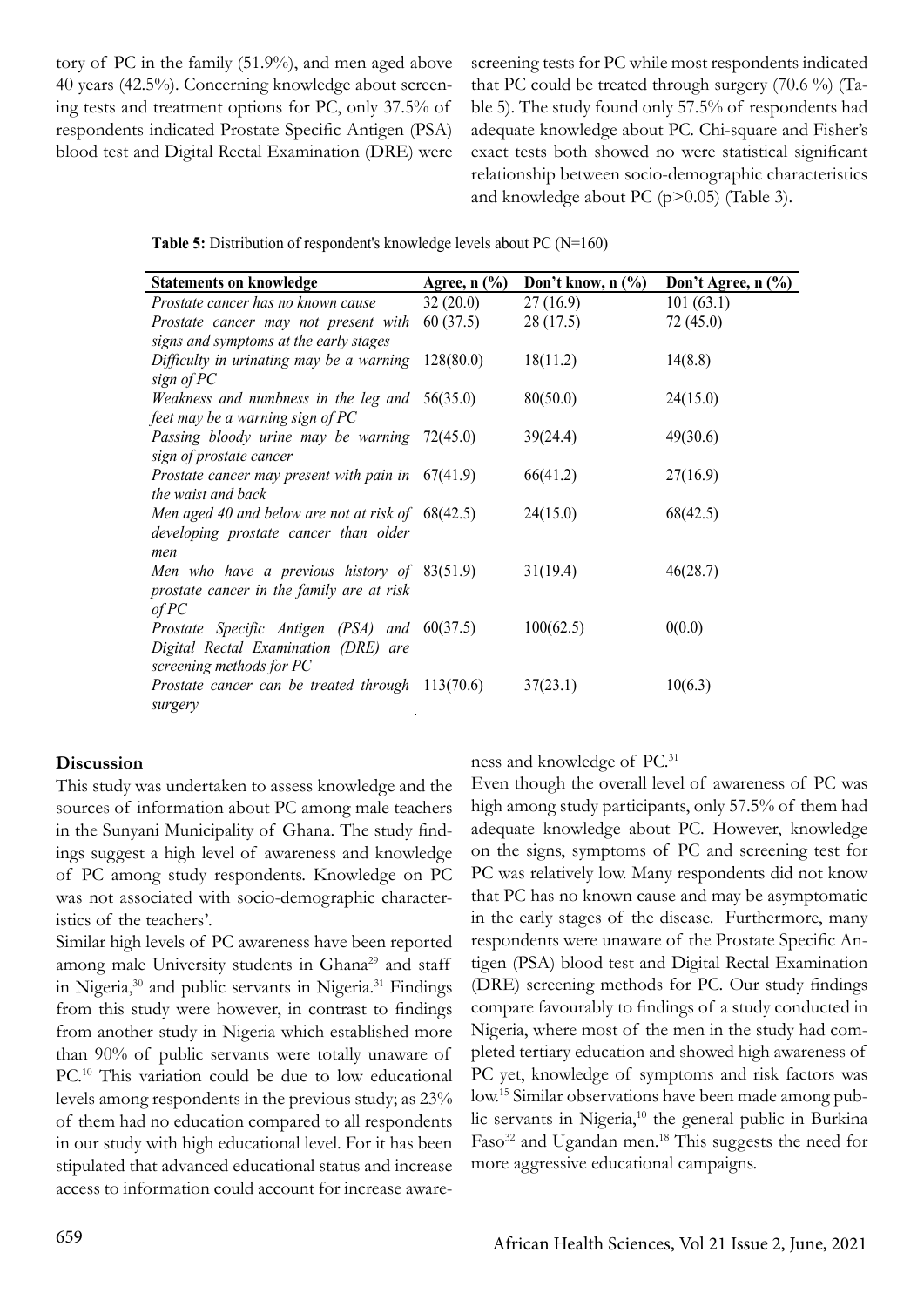Understanding men's awareness and knowledge of PC is critical to public health programming for PC education and screening. Earlier studies present conflicting findings on factors that influence awareness and knowledge of PC. Socio-demographic characteristics such as education, age and marital status in the current study, had no significant association with PC, probably because frequencies of these variables were positively skewed. In a study among South African PC patients attending a urological clinic, age and marital status were not associated with knowledge of PC. However in the same study, level of education, race and language were found to influence knowledge about PC which is contrary to the findings of this study.<sup>33</sup>

The television and radio were the main sources of information on PC in this study. Similar findings were found in studies among South Africa men visiting a urological clinic<sup>33</sup> and Filipino men in the United State.<sup>34</sup> In contrast, a study among men from 3 Arab countries, Saudi Arabia, Egypt and Jordan, has documented physicians as the main source of information on PC.35 In Ghana most households have access to television and radio,<sup>36</sup> and these media have been used in several health campaigns to create awareness on several health issues in Ghana.37,38 The proliferation of health information on the media in Ghana form part of Ghana's strategy to reducing morbidities and mortality from PC.<sup>22</sup> Awareness creation and education of PC aims to increase knowledge of signs, symptoms and risk factors of PC to encourage screening to reduce PC-related morbidity and mortality. For desired results and better impacts, awareness campaigns should also advertise the benefits of PC screening and health centres where PC screening is done.

The limitation of the study is acknowledged. Findings from the study were based on data collected from only teachers of public schools in the Sunyani Municipality; and as such limit its generality to all teachers and general populace in the municipality.

## **Conclusion**

The study has shown high level of awareness and knowledge about PC, but limited knowledge on the screening modalities for PC. Knowledge on PC was not associated with the socio-demographic characteristics of teachers. The outcomes of the study suggest the need for educational campaigns with emphasis on modalities for the screening of PC using the appropriate media channels for accessibility, to continuously increase awareness about PC and its screening.

## **Acknowledgement**

We extend our sincere gratitude to the officials at the Sunyani Municipal office of the Ghana Education Service, Heads of the schools and the participants in the study.

## **Conflict of interest**

The authors declare no conflict of interest

## **References**

1. Udeh EI, Amu OC, Nnabugwu II, Ozoemena O. Transperineal versus transrectal prostate biopsy: our findings in a tertiary health institution. *Niger J Clin Pract*. 2015;18:110-114.

2. Haas GP, Delongchamps N, Brawley OW, Wang CY, de la Roza G. The worldwide epidemiology of prostate cancer: perspectives from autopsy studies. *Can J Urol*. 2008; 15:3866-3871.

3. Bray F, Ferley J, Soerjomataram I, Siegel RL, Torre LA, Jemal A. Global cancer statistics 2018: GLOBO-CAN estimates of incidence and mortality worldwide for 36 cncers in 185 countries. *Cncer J Clin*. 2018;68:394- 424.

4. Rebbeck TR, Devesa SS, Chang BL, Bunker CH, Chengl I, Cooney K, et al. Global patterns of prostate cancer incidence, aggressiveness, and mortality in men of african descent. *Prostate Cancer* 2013;2013:560857.

5. Adeloye D, David RA, Aderemi AV, Iseolorunkanmi A, Oyedokun A, Iweala EEJ, et al. An estimate of the incidence of prostate cancer in Africa: a systematic review ana meta-analysis. *PLoS One*. 2016;11:e0153496. 6. Cuzick J, Thorat MA, Andriole G, Brawley OW, Brown PH, Culig Z, et al. Prevention and early detection of prostate cancer. *Lancet Oncol*. 2014;15:e484-492. 7. Ali M. Clinical presentation, pathological pattern and treatment options of prostate cancer at Al-Azhar University Hospitals over the last 30 years. *Afr J Urol*. 2011;17:4.

8. Allen JD, Kennedy M, Wilson-Glover A, Gilligan TD. African-American men's perceptions about prostate cancer: implications for designing educational interventions. *Soc Sci Med*. 2007;64:2189-2200.

9. Chan EC, McFall SL, Byrd TL, Mullen DP, Volk RJ, Ureda J, et al. A community-based intervention to promote informed decision making for prostate cancer screening among Hispanic American men changed knowledge and role preferences: a cluster RCT. *Patient Educ Couns*. 2011;84:e44-51.

10. Ajape AA, Babata A, Abiola OO. Knowledge of prostate cancer screening among native African urban population in Nigeria. *Nig Q J Hosp Med*. 2010;20:94-96.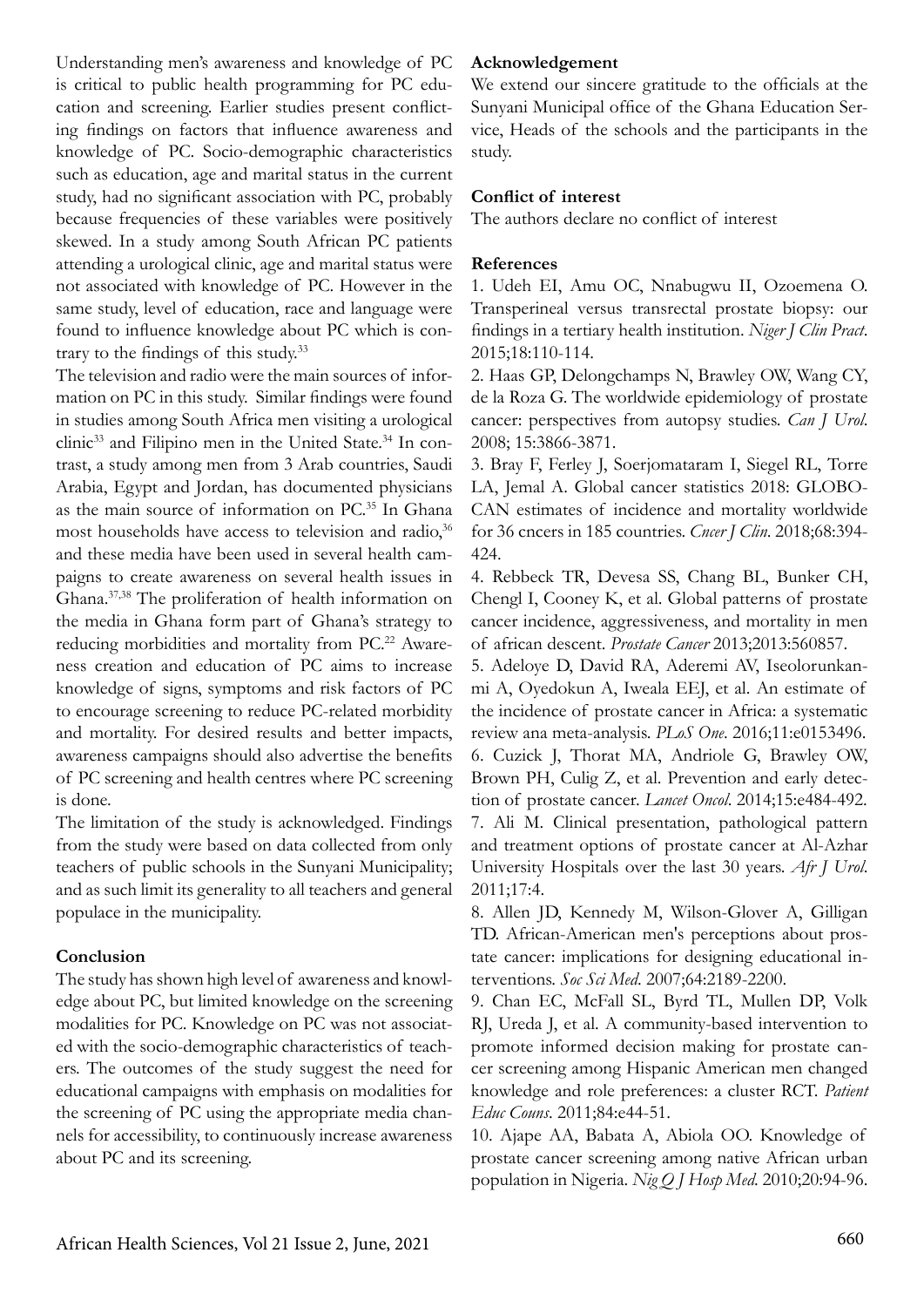11. Winterich JA, Grzywacz JG, Quandt SA, Clark PE, Miller DP, Acuña J, et al. Men's knowledge and beliefs about prostate cancer: education, race, and screening status. *Ethn Dis*. 2009;19:199-203.

12. Rajbabu K, Chandrasekera S, Zhu G, Dezylva S, Grunfeld EA, Muir GH. Racial origin is associated with poor awareness of prostate cancer in UK men, but can be increased by simple information. *Prostate Cancer Prostatic Dis*. 2007;10:256-260.

13. Wilkinson S, List M, Sinner M, Dai L, Chodak G. Educating African-American men about prostate cancer: impact on awareness and knowledge. *Urology*. 2003;61:308-313.

14. Sanderson R, Wijesinha SS, Jones KM. What men know about the symptoms and treatment of prostate cancer: a study comparing ADF and civilian men. *J Mil Veterans Health* 2013;21:4-12.

15. Pedersen VH, Armes J, Ream E. Perceptions of prostate cancer in Black African and Black Caribbean men: a systematic review of the literature. *Psychooncology*. 2012;21:457-468.

16. Nakandi H, Kirabo M, Semugabo C, Kittengo A, Kitayimbwa P, Kalungi S, et al. Knowledge, attitudes and practices of Ugandan men regarding prostate cancer. *Afr J Urol*. 2013;19:165-170.

17. Ogundele SO, Ikuerowo SO. A Survey of the awareness of Prostate Cancer and its Screening among Men Attending the Outpatient Clinics of a Tertiary Health Center in Lagos, Nigeria. *Niger J Surg*. 2015;21:115-118. 18. Deibert CM, Maliski S, Kwan L, Fink A, Connor SE, Litwin MS. Prostate cancer knowledge among low income minority men. *J Urol*. 2007;177:1851-1855.

19. Agbugui JO, Obarisiagbon EO, Nwajei CO, Osaigbovo EO, Okolo JC, Akinyele AO. Awareness and knowledge of prostate cancer among men in Benin city, Nigeria. *JMBR*. 2013;12:42-47.

20. Cormier L, Kwan L, Reid K, Litwin MS. Knowledge and beliefs among brothers and sons of men with prostate cancer. *Urology*. 2002;59:895-900.

21. Hevey D, Pertl M, Thomas K, Maher L, Chuinneagain SN, Craig A. The relationship between prostate cancer knowledge and beliefs and intentions to attend PSA screening among at-risk men. *Patient Educ Couns*. 2009;74:244-249.

22. Ministry of Health. National Strategy for Cancer Control in Ghana, 2012 - 2016. Accra, Ministry of Health. 2011.

23. Yamoah K, Beecham K, Hegarty SE, Hyslop T, Showalter T, Yarney J. Early results of prostate cancer radiation therapy: an analysis with emphasis on research strategies to improve treatment delivery and outcomes. *BMC Cancer*. 2013;13:23.

24. Chu LW, Ritchey J, Devesa SS, Quraishi SM, Zhang H, Hsing AW. Prostate cancer incidence rates in Africa. *Prostate Cancer*. 2011;2011:947870.

25. Taitt HE. Global trends and prostate cancer: a review of incidence, detection, and mortality as influenced by race, ethnicity, and geographic location. *Am J Men Health*. 2018;12:1807-1823

26. Arulogun OS, Maxwell OO. Perception and utilization of cervical cancer screening services among female nurses. *Pan African Med J* 2012;11:69

27. Bourn D. Teachers as agents of social change. IJDEGL. 2015;7:63-77

28. Krejcie RV, Morgan DV. *Determining Sample Size for Research Activities Educational and Psychological Measurement*. 1970;30:607-610.

29. Yeboah-Asiamah B, Yirenya-Tawiah D, Baafi D, Ackumey MM. Perceptions and knowledge about prostate cancer and attitudes towards prostate cancer screening among male teachers in the Sunyani Municipality, Ghana. *Afri J Urol*. 2017;23(4).

30. Binka C, Harrenson N, Doku DT, Antwi KAA. Prostate Cancer Knowledge, Perceptions and Screening Behaviour among Male University Students in Ghana. *IJSBAR*. 2014;17:362-369.

31. Ebuehi OM, Otumu IU. Prostate Screening Practices Among Male Staff of the University of Lagos, Lagos, Nigeria. *Afri J Urol* 2011;17:122-134.

32. Oranusi CK, Mbieri UT, Oranusi IO, Nwofora AME. Prostate cancer awareness and screening among male public servants in Anambra State, Nigeria. *Afri J Urol* 2012;12:72-74.

33. Kabore FA, Kambou T, Zango B, Ouedraogo A. Knowledge and awareness of prostate cancer among the general public in Burkina Faso. *J Cancer Educ*. 2014;29:69-73.

34. Mofolo N, Betshu O, Kenna O, Koroma S, Lebeko T, Claassen FM, et al. Knowledge of prostate cancer among males attending a urology clinic, a South African study. *Springerplus*. 2015;4:6.

35. Conde FA, Landier W, Ishida D, Bell R, Cuaresma CF, Misola J. Barriers and facilitators of prostate cancer screening among Filipino men in Hawaii. *Oncol Nurs Forum*. 2011;38:227-233.

36. Arafa MA, Rabah DM, Wahdan IH. Awareness of general public towards cancer prostate and screening practice in Arabic communities: a comparative multi-center study. A*sian Pac J Cancer Prev*. 2012;13:4321- 4326.